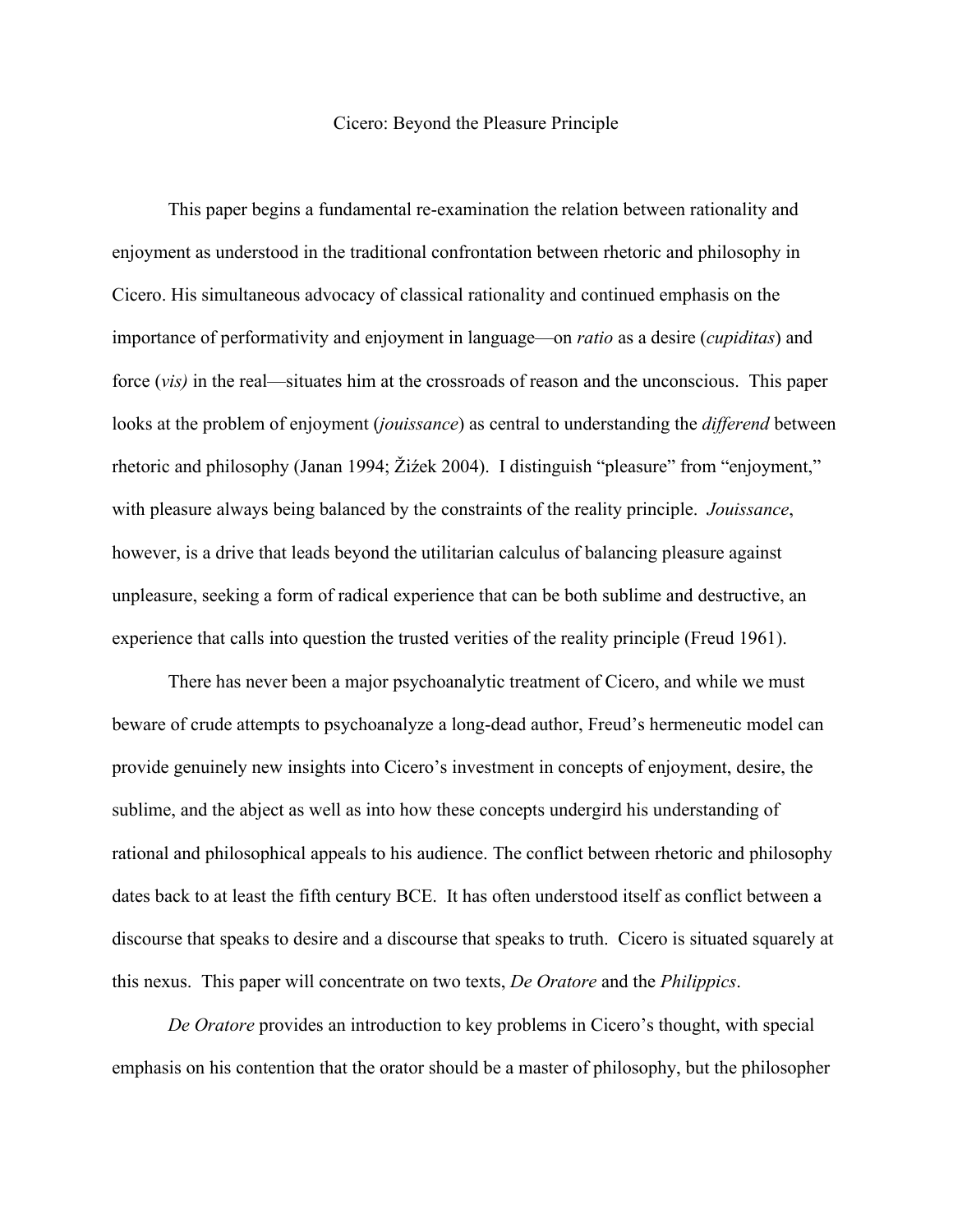need not be an orator. Key topics include: the insistence of the material in language, the body in oratory, rhetoric and performativity, desire, and enjoyment. Emphasis will be placed on two areas. First, I will examine how Cicero develops a notion of advocacy that sees the ideal orator always speaking for the truth, regardless of the side of the question for which he is arguing. This is neither simple sophistry nor a refusal of referential truth in the name of Academic *epoche*. The orator must have a complete knowledge of the facts and a mastery of the forms of argumentation, but he must also have a passion that moves his audience, which while comparable to that aroused by the skilled actor is also genuine. This passion is, in fact, what moves the audience, not through rational calculation, but through a kind of self-transformation that serves as an index of truth. Second, the whole of the *De Oratore* is positioned as a response to Plato's *Gorgias*, in which Crassus and Antonius seek to demonstrate both through dialectic and extended speeches that if philosophy triumphs over rhetoric in Plato's dialogue, it is because Socrates is the better orator, because the appeal of rationality in the end rests too on enjoyment (Atkins 2020; Steel 2013).

In *Philippics* 2, theory is put into practice (Wooten 1983). Cicero launches a searing attack on Marc Antony (Corbeill 1996). In Cicero's defense of the republic as a sublime object, he attacks Antony as an obscene figure of enjoyment beyond any law. The speeches are replete with images of violence, sexual abuse, drunken excess, blood, and vomit (Edwards 1986). In what Cicero had to know was potentially a deadly assault on one of the most powerful people in Rome, the combination of the abject with the sublime positions Cicero as a figure, much like *Antigone* in Lacan's reading, whose ethical and political desire has gone beyond the pleasure principle and embraces death as preferable to subjection (Kristeva 1980; Lacan 1986; Leonard 2003). His truth is inseparable from our enjoyment.